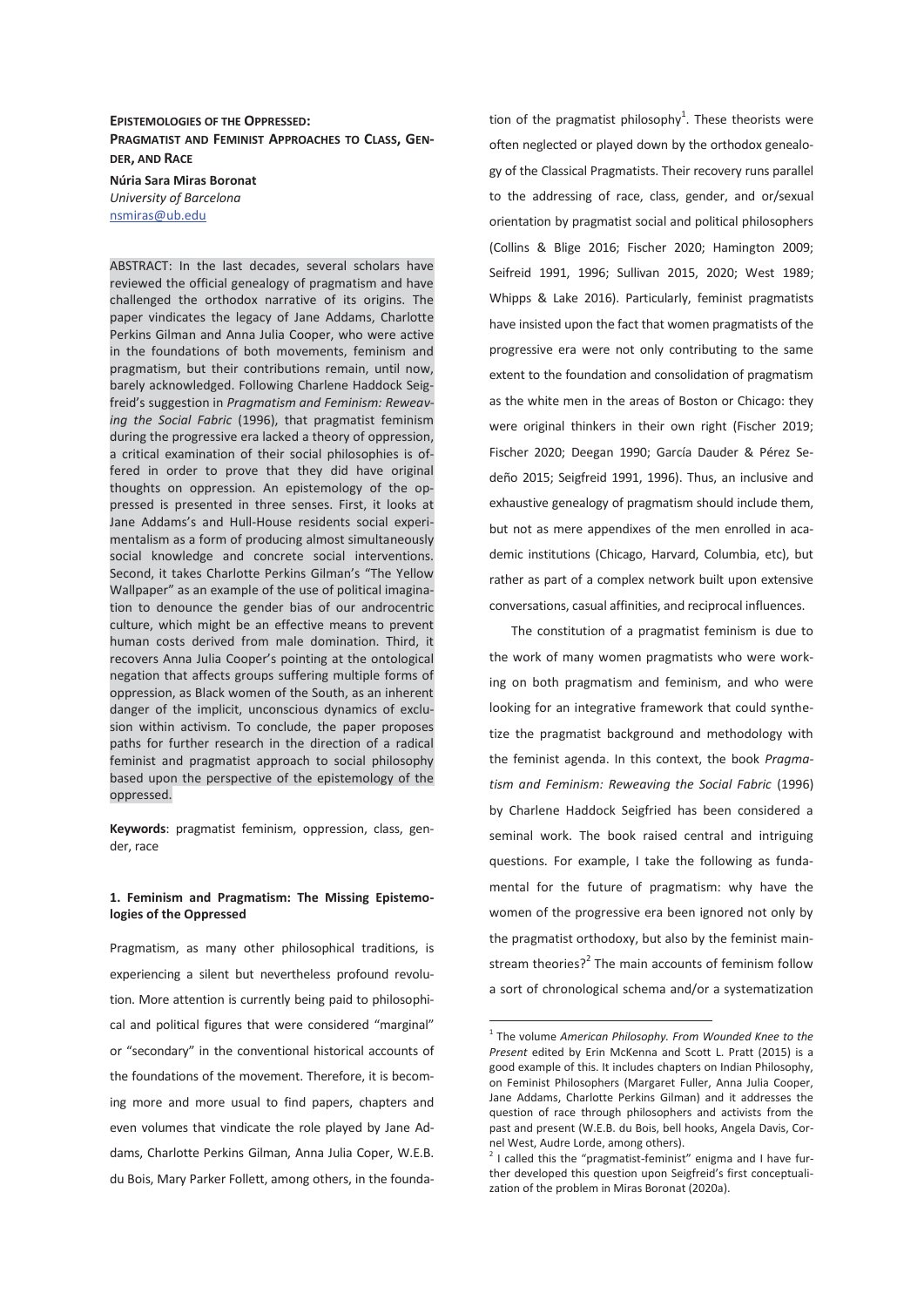in feminist schools or trends<sup>3</sup>. The chronological schema uses a temporal serialization in "waves". Considering that most of the women of the progressive era were suffragists and that they were writing about topics that are central for the feminists past and present, it is striking that their contributions are barely acknowledged in the history of feminism.

One of the causes of the oblivion of the women of the progressive era has surely to do with the way in which pragmatists have built the narrative of its own origins. Concerning feminism, however, the question is more difficult to answer. Siegfried posed an interesting hypothesis to which I would like return because I think it has been insufficiently discussed within feminist and pragmatist scholarship. Seigfried writes:

It seems that the women working most closely with the male pragmatists were more interested in disproving notions about the inferiority of women and improving women's actual situation than with designating the situation as oppressive or theorizing about the causes of women's problems in the culture and practice of misogyny. The male pragmatists cannot be blamed for not incorporating a theory of women's oppression into their writings if the women pragmatists who did incorporate women's issues into their analysis did not themselves develop a specifically feminist theory of oppression (1996, 105)

I partially agree and disagree with Siegfried's hypothesis, although I think she has a point. We know that there existed some exchanges between women and people of color writing on oppression, power, domination, and other related phenomena during the first decades of the

20<sup>th</sup> century, but they were barely documented. They have attempted not only to denounce and criticize the political subordination of women and other collectives, but were also figuring out ways of empowering them as well. But did they all have a theory of oppression that could explain its causes and devise strategies for resistance to the same extent?

Indeed, it is doubtful whether a single systematic theory of oppression within pragmatism can be found. If we are to agree with Iris Marion Young, as she posed the question in 1990, the term oppression was incorporated into our political vocabulary in the 1960s and 1970s by the most prominent civil rights movements – women, Blacks, Chicanos, Puerto Ricans and other Spanish-speaking Americans, American Indians, Jews, lesbians, gay men, Arabs, Asians, old people, working class people, and the mentally and physically disabled. They shared the assumption that the varieties of their social sufferings were not apt to be expressed through the liberal political language. For this reason, they abandoned the term "injustice" and preferred the word "oppression" to refer to discriminations that were structural and that not only to explain the malfunctions of the legal system, but also of the habits, beliefs, and attitudes of the dominant groups, even of the oppressed themselves (Young 1990, 39-41).

A complementary account of the conceptual history of oppression is to be found in Ann Cudd's *Analyzthe ing Oppression* (2006). Cudd's hypothesis is that the actual term "oppression" is the result of the crossing and addition of different political genealogies. She finds only one important use of the term in Thomas Hobbes's *Leviathan*, where he described the state of nature as oppressive. The only way to escape oppression is to "seek aid by society: for there is no other way by which a man can secure his life and liberty" (Hobbes 1998, 67). After Hobbes, each political genealogy has coined the term "oppression" to refer to different things. Fathers of the American Revolution like Thomas Jefferson, or famous interpreters of it, understood oppression as the result of the tyranny of a corrupt government. For the feminists of the  $18<sup>th</sup>$  and  $19<sup>th</sup>$ century, oppression is equated with the social inferiority

<sup>3</sup> *Feminismo para principiantes* (2019) by Núria Varela, the most popular history of feminism in Spanish speaking countries, presents a typical wave-serialization in the first half of the book. The Handbook *Feminist Thought. A More Comprehensive Introduction* by Rosemarie Tong, which has been edited and reedited at least five times, is a good example that combines systematization with chronology. The fifth edition released in 2017, in which Tina Fernandes Botts is added as co-editor, includes chapters on: liberal feminism, radical feminism, Marxist and socialist feminists, women-of-color-feminims(s) in the United States, women-ofcolor-feminism(s) on the World Stage, psychoanalytic feminism, care-focused feminism, ecofeminism; existential, poststructural and postmodern feminisms; third-wave and queer feminisms. There are no specific sections on pragmatist feminism. The *Blackwell Guide to Feminist Philosophy* (2007)*,* edited by Linda Martín Alcoff and Eva Feder Kittay, is one of the few examples to contain a chapter entitled "Pragmatism", this time written by Shannon Sullivan.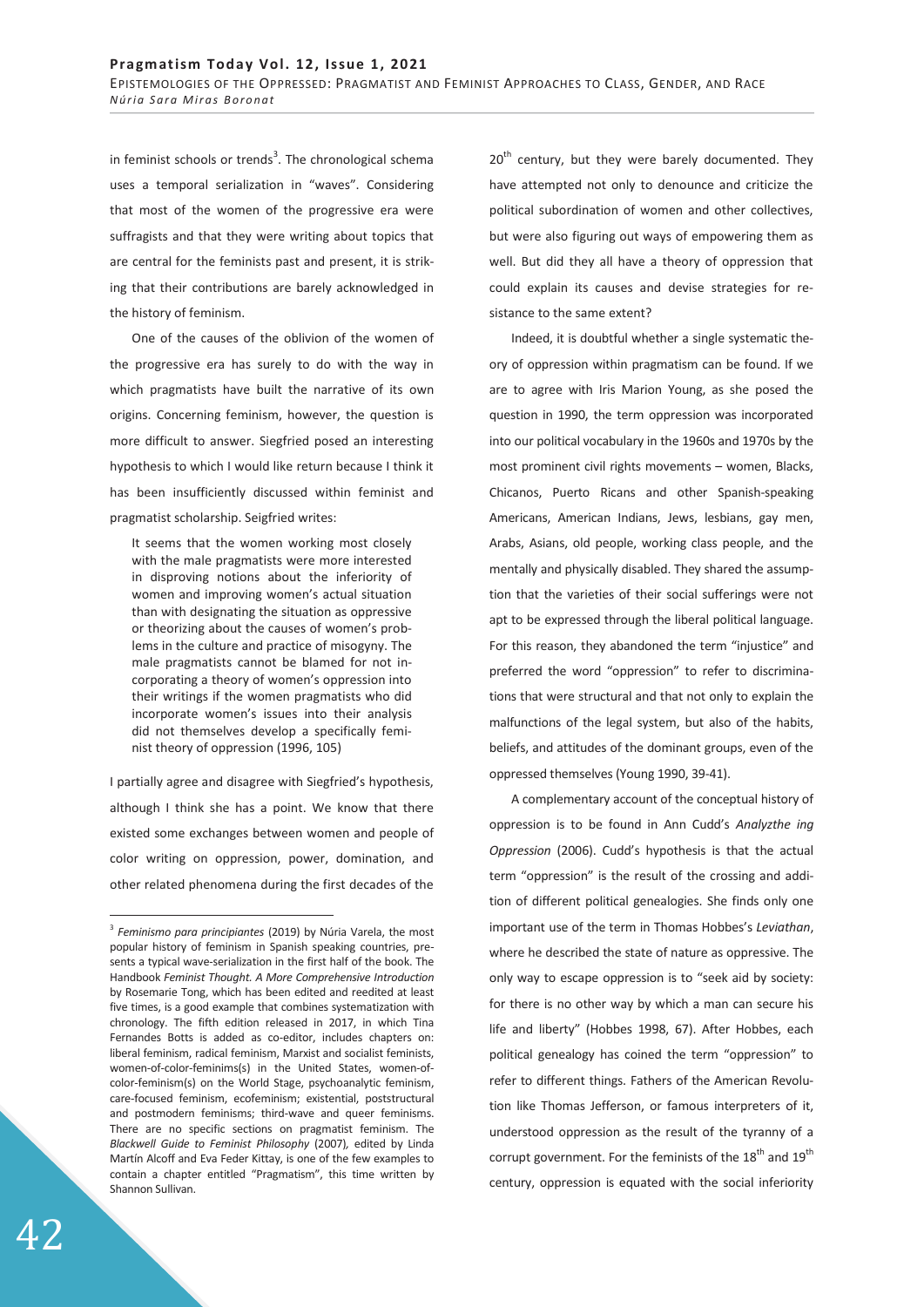of the women and explained through habits and conventions. Mary Wollstonecraft used it in a similar way in her *Vindication of the Rights of Woman* (1792). Socialists and communists related oppression to economic exploitation (Cudd 2006, 5–9).

Following Cudd's argumentation, in her conceptual account of oppression there is again no mention of pragmatist political philosophers from past or present. This should not be surprising: if most pragmatist political philosophers barely know the works of those who would have something to say about oppression within their own tradition, it is not surprising that political philosophers not working within a pragmatist framework have little idea of how pragmatism can contribute to a systematic theory of oppression. In this paper, I will defend the viability of the pragmatist epistemologies of the oppressed, assuming that the ones who were marginalized by the pragmatist official genealogy do indeed have relevant and fruitful thoughts on political oppression starting from the perspective of their own experience. The expression "epistemology of the oppressed" will be explored in the following senses. First, I will pay attention to the form of social experimentalism of Jane Addams and the Hull-House resident as a methodology that aims at the production of social knowledge that leads to concrete social interventions. Second, I will introduce the writings of Charlotte Perkins Gilman as a critique to our androcentric culture. And third, I will reconstruct the implicit ontological critique of racism in Anna Julia Cooper's writings. While these three examples taken together may not yet constitute a systematic pragmatist and feminist theory of oppression, but they represent, in my view, important steps towards it.

## **2. Jane Addams and the Hull-House Residents: Social Experimentalism and the Production of Social Knowledge**

Among the women of the progressive era, Jane Addams (1860–1935) is surely the most well-known, probably because she has been the only philosopher to be awarded a Peace Nobel Prize in 1931 and because she was involved in a variety of social causes: enfranchisement, inclusion of women and immigrants in the government, abolition of child labor, fight against juvenile crime, support of unions, internationalism, pacificism, etc. She did all this as founder and resident of the Hull-House, the *social settlement* that she opened together with her college friend Ellen Gates Starr in 1890.

It is difficult to find a single definition to explain, to the contemporary reader, what a social settlement intended to be. The social settlement movement started in England and Addams became the inspiration for Hull-House during her second travel to Europe. She visited Toynbee Hall, the settlement opened in 1884 by Samuel and Henrietta Barnett in East End, London. Social settlements were charitable institutions ruled according to the principles of Christian charity. The Barnetts were members of the Anglican Church, for instance. Jane Addams and Ellen Gates Starr, however, distanced themselves of the Christian background and focused on the cooperative and democratic character of the settlement. In the correspondence between the two friends months before the opening, they agreed upon the basic ethical mission of the settlement. They were to work mainly with immigrants teaching, following an ethics of cooperation and nonresistance to establish egalitarian social relations between all classes (Knight 2005, 183–184).

Addams and Starr moved in September 1889 to Hasted Street in the 19<sup>th</sup> Ward of Chicago. It is difficult to imagine how it would have been to "settle" in this particularly depressed metropolitan area. The city experienced a dizzying rate of growth: from 4000 inhabitants in 1837 to one million in 1890 (Fischer 2019, 24). About 855 000 people were born abroad, 18 nationalities were registered in the district (V.V.A.A. 1989, 7). As the social settlement was established there, the district directory listed nine churches and 250 saloons (Menand 2001, 308). The two young women would let nothing discourage them and, shortly thereafter, others would join them for short or long stays. Hull-House had eminent visitors like Emma Goldman, Charlotte Perkins Gilman, Peter Kropotkin, Beatrice and Sydney Webb, among others. Alice Hamilton,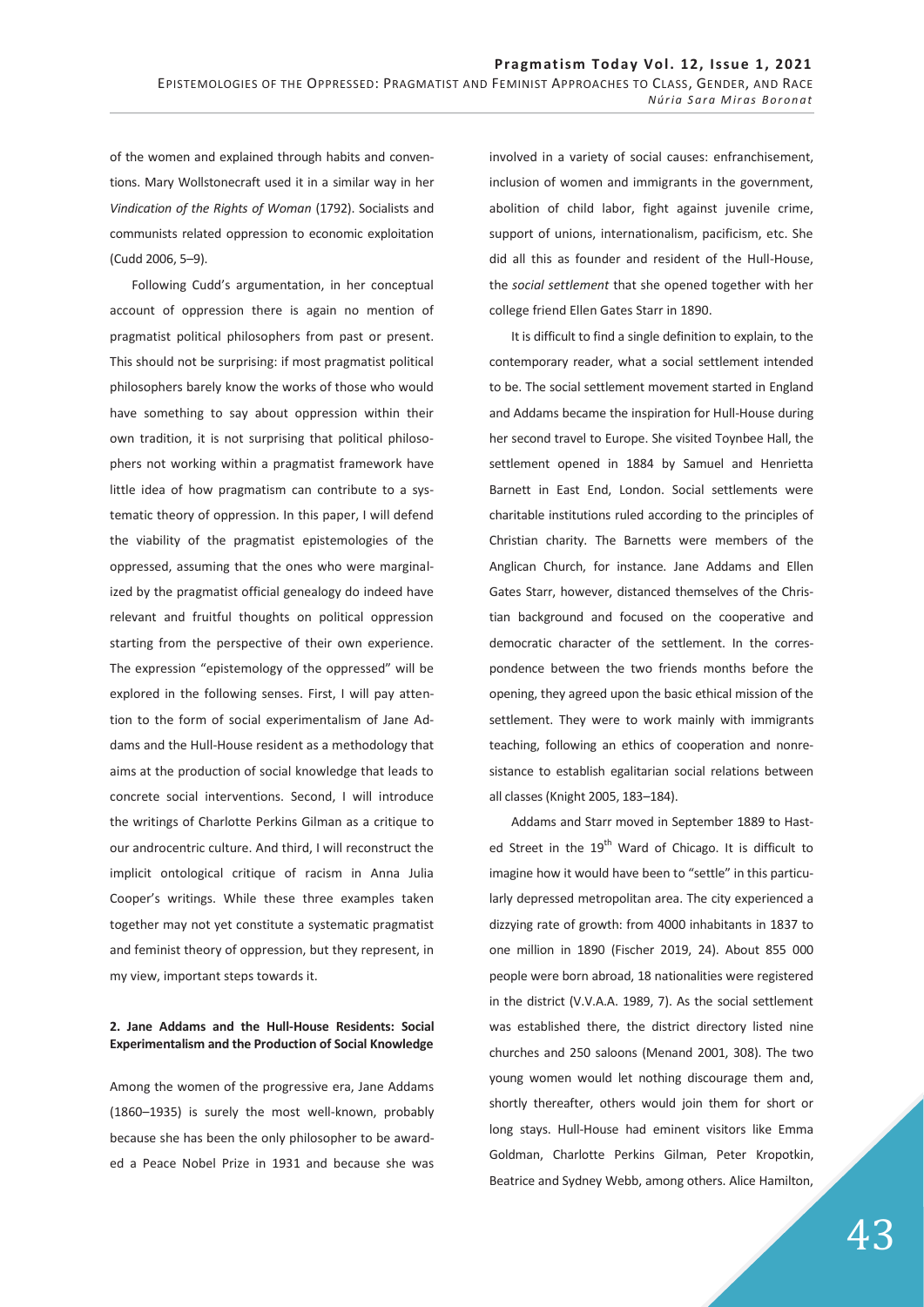Florence Kelley, Julia Lathrop and Mary McDowell, for example, were coordinating social projects as long-term residents and became instrumental in many reforms<sup>4</sup>. In 1925, at least twenty out of 60 residents had spent twenty years or more at Hull-House (V.V.A.A. 1989, 12). The mission of Hull-House was stated in its charter as follows: "To provide a center for higher civic and social life; to institute and maintain educational and philanthropic enterprises, and to investigate and improve the conditions in the industrial districts of Chicago" (Addams 1998, 105). Hull-House was ruled according to these principles until 2012, as it was reconverted into the Jane Addams Hull-House Museum<sup>5</sup>.

The settlement as a social project was very successful and grew much more than what its original residents could have envisioned<sup>6</sup>. They had a playground, art exhibitions, a nursery, a kindergarten, and a school for children. In addition, Hull-House hosted clubs, arts, music classes, and reading groups led by Hull-House residents but also in cooperation with the neighbors. Hull-House was therefore much more than a philanthropic institution. Maurice Hamington calls it "a pragmatist feminist think tank" (2009, 25). Louis Menand refers to it as a "sociology laboratory" (2001, 206). For Patricia Shields, Hull-House was a "living example of a community of inquiry ruled by Jane Addams, the caring-leader mediator" (2003, 526). I adhere to her description of what defines a pragmatist community of inquiry:

Common to all communities of inquiry is a focus on a problematic situation. The problematic situation is a catalyst that helps or causes the community to form and provides a reason to undertake inquiry. Most problematic situations require further investigation and action (i.e. inquiry). Second, members of the community of inquiry having a scientific attitude to the problematic situation. The scientific or experimental attitude

https://janeaddams.ramapo.edu/about-jane-addams/hullhouse-residents/ (last accessed 07/06/2021).

is a willingness to tackle the problem using work hypothesis that guide the collection and interpretation of data or facts. Both theory and method are viewed as tools to address the problematic situation. In addition, the community is linked through participatory democracy. The parameters of the problematic situation and approaches to resolution are shaped by the interaction of the community and the facts. The democratic community also takes into account values/ideals such as freedom, equality and efficiency as it considers goals and objects. The three key ideas – problematic situation, scientific attitude, and participatory democracy – reinforce each other. (Shields 2003, 511)

In the following pages, I would like to introduce one of the most significant projects of the Hull-House: *The Hull-House Maps and Papers* (1895), coordinated by Jane Addams and Florence Kelley, as a result of the activity of Hull-House's community of inquiry. The problematic situation that acted as a catalyst for the formation of the community are "the problems growing out of social conditions" as the complete title of the published project announced. In the general comments to the maps by Agnes Sinclair Holbrook<sup>7</sup>, the observations and collected data by the residents made apparent that people of the neighborhood are "noticeably undersized and unhealthy as well to the average observer as to the trained eye of the physician" (V.V.A.A. 2013, 6). The residents started to collect their data inspired by the precedent established by Charles Booth (1840 – 1916) in London entitled "Inquiry into the Life and Labour of the People in London" (1886 – 1903), whose most known product is "The Poverty Maps"<sup>8</sup>. The social survey that led to the Hull-House pro-

maps-agnes-holbrook (last accessed 07/06/2021).

-

 $\overline{a}$ 

 $4$  The almost complete list of residents and visitors is to find in the Jane Addams Papers Project:

Webpage of the Jane Addams Hull-House Museum: https://www.hullhousemuseum.org/about-the-museum (last accessed 06/07/2021).

<sup>6</sup> Already in the first years, Hull-House welcomed about 2000 visitors each week (V.V.A.A., 2013: 229).

 $<sup>7</sup>$  It is difficult to find concrete information about Agnes Sinclair</sup> Holbrook (Iowa, 1867 – California, 1896). Thanks to the blog of the statistics expert Sharon Lohr, I discovered that Holbrook had studied at Wellesley College and attended classes in mathematics, chemistry, physics, zoology, and psychology along with literature, rhetoric, religion and history. She received her bachelor's in science in 1892, and shortly thereafter moved to Hull-House. She was the person who designed and constructed the maps and took all the graphic decisions. She lived in Chicago almost until her death, few days before turning 29. See: https://www.sharonlohr.com/blog/2020/6/11/hull-house-

 $8$  To learn more about Booth's project and the poverty maps see the webpage on Charles Booth at the London School of Economics:

https://booth.lse.ac.uk/learn-more/what-were-the-povertymaps (last accessed 07/06/2021).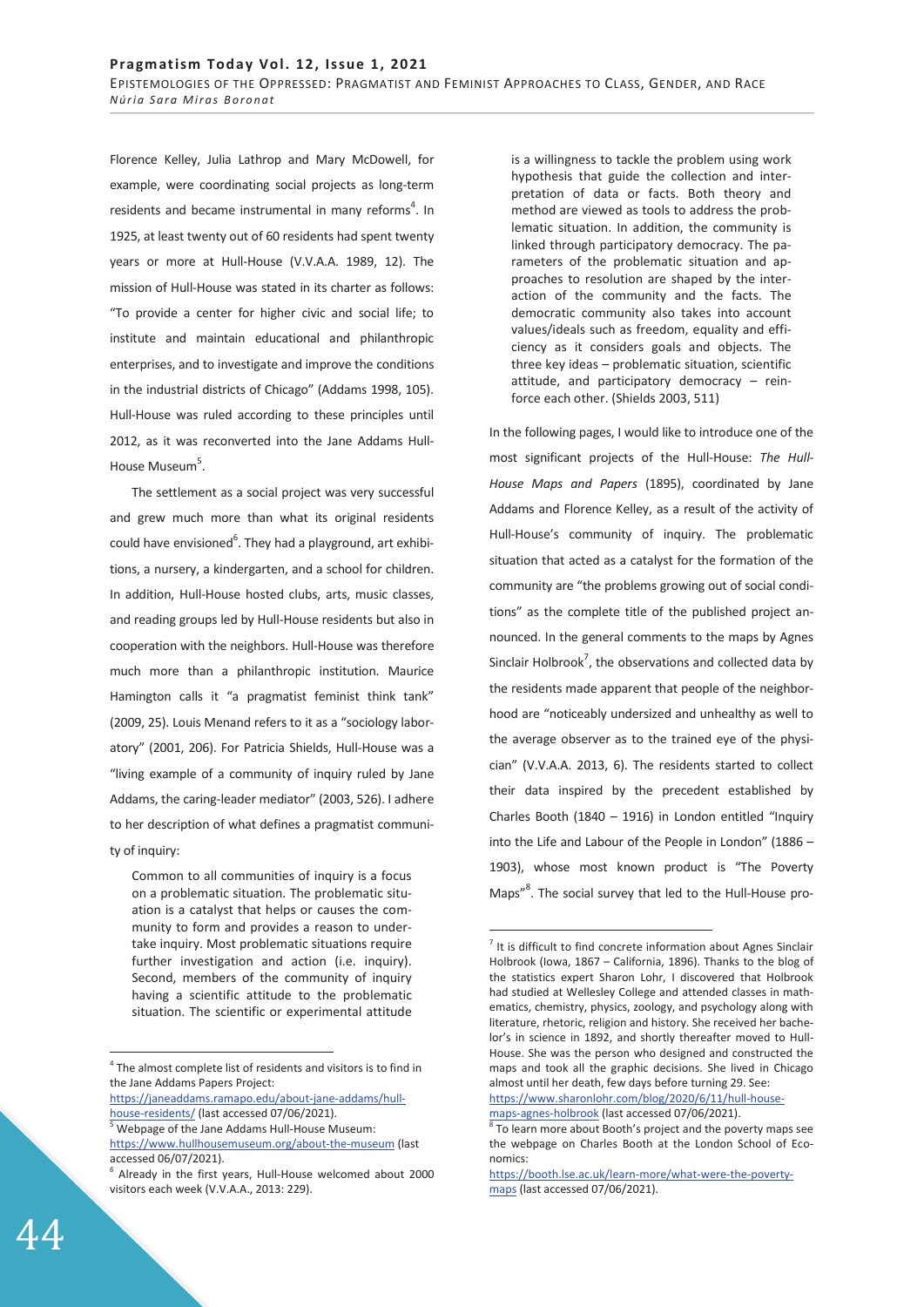ject was called "A Special Investigation of the Slums of Great Cities" and was conducted during the spring of 1893. According to the radical geographer Núria Font-Casasseca (2016), the social survey was one of the most interesting cartographic experiences of the age $^9$ .

The residents collected data related to the housing conditions, nationalities, and incomes. The quantitative results of the data are represented in two maps who show the relative distributions in the tenements: the map of wages and the map of nationalities<sup>10</sup>. That the residents were interested in the intersection of these two factors – nationality and income – is intriguing. The residents must have had some intuition about how these factors were congenial in the adaptation of immigrants in the metropolitan area of Chicago. That they were producing genuine social science becomes clear from this remark by Holbrook:

It is […] hoped that the setting forth of some of the conditions shown in the maps and papers may be of value, not only to the people of Chicago who desire to correct and accurate information concerning the foreign and populous parts of the town, but to the constantly increasing body of sociological students more widely scattered. (V.V.A.A. 2013, 11)

In examining the facts produced by the survey, some implicit assumptions concerning family life were challenged. For instance, the theory that "every man supports his own family" (V.V.A.A. 2013, 21). That was not always the case: women and children had to work, too. They discovered that in the tenements families from different nationalities were obliged to share the kitchen and live crammed into tiny apartments. And there was also a significant "floating population", i.e. people that had to move from time to time because of the irregularity of employment. For this reason, in the visual repre-

 $\overline{a}$ 

sentation of incomes and nationalities they have different approaches: in the nationalities map, the individual is the unit; whereas in the wage map the unit is formed by those who share household costs (V.V.A.A. 2013, 20). Residents also identified brothels and "doubtful dressmakers" with white rectangles in the wages map. The crossing of the two maps allowed them to come to some preliminary conclusions: most of the girls who lived there came from central-eastern states, very few were girls born in Chicago. Interestingly for this time, residents were hesitating to include prostitution as a regular economic occupation, but its inclusion in the map shows that they were considering its economic impact, which was still under any estimation.

The maps and papers helped the residents understand the peculiarities of the district. The chapters of the *Maps and Papers* examine the Sweating System, children's work, ghettos and colonies, charities, arts and labor movement. But the knowledge acquired by the residents in the different studies and campaigns through the years also oriented practical reforms. For instance, Alice Hamilton conducted a bacteriological study that connected the system of plumbing with typhoid cases (Addams 1998, 248–249). Residents protested druggists selling cocaine to minors, they were also active in abolishing child labour and fostered the organization of workers. Indeed, one of the most successful initiatives of Hull-House was the organization of the Working-People's Social Club. The club met weekly and gave audience to speakers that represented "every possible shade of social and economic view" (V.V.A.A. 2013, 216-2018). John Dewey, J.H. Tufts, Charles Zeublin and other professors at the University of Chicago were regular visitors there. The club was the link between the locals and the university.

Núria Font is right when she connects urban planning with social justice (2016, 15). The way in which Addams, Kelly and other residents interacted with the neighborhood speaks also for the participatory and democratic goals that Shield uses as a criterion for a pragmatic community of inquiry. The community of inquiry is inclusive in the sense that the neighbors who

<sup>&</sup>lt;sup>9</sup> I thank my friend and colleague from the Geography Department at the University of Barcelona, Núria Font-Casasseca, for directing my attention towards the conceptual innovations implied in the *Hull-House Maps and Papers.* My reflections are, to a large extent, based upon our fruitful conversations on Addams, Kelley and the Hull-House residents. 10 The maps are available here:

https://florencekelley.northwestern.edu/documents/fk\_016432 85/ (last accessed 07/06/2021).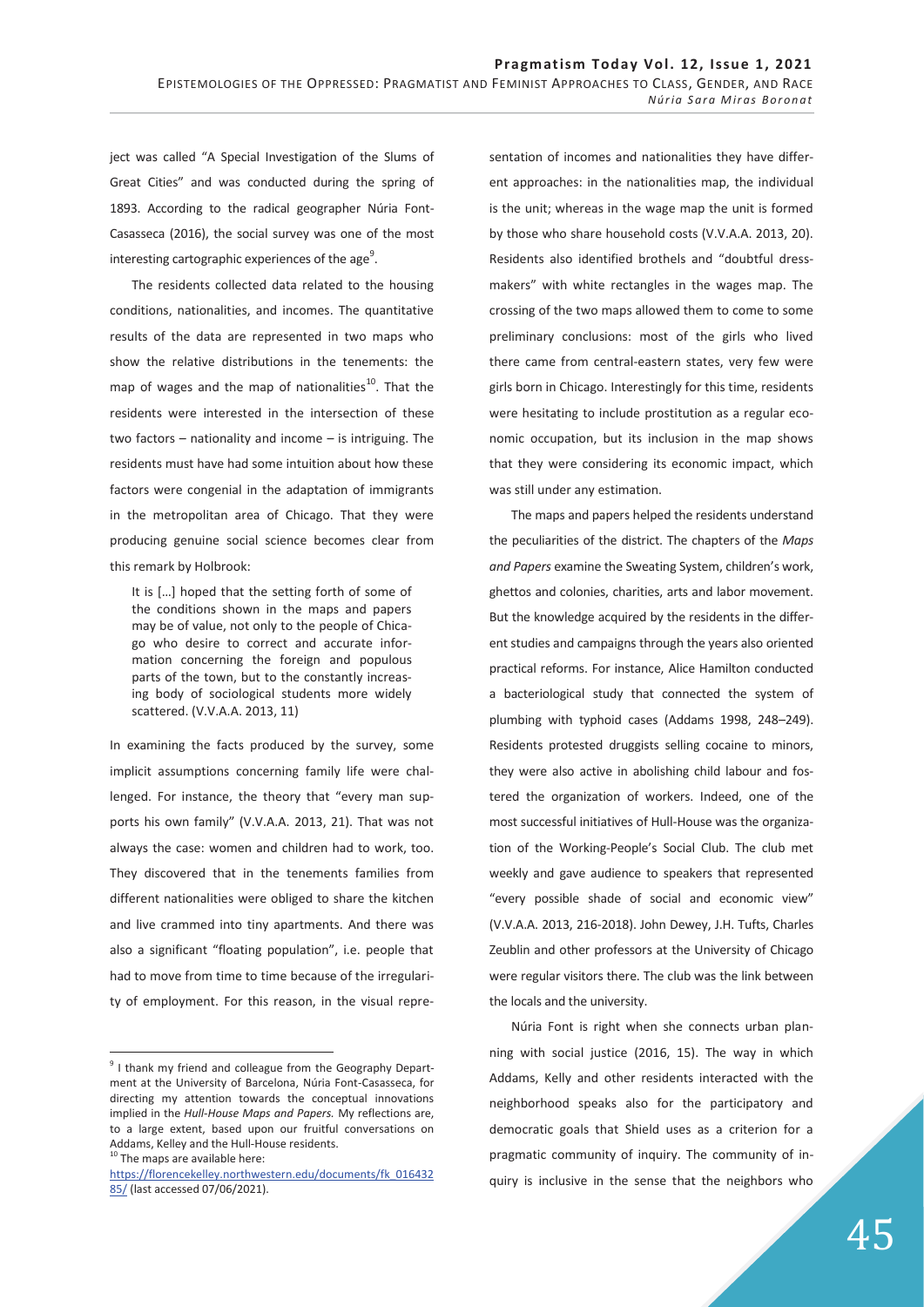were the "object of study" in the first place, are supposed to become fully empowered social agents for themselves at the end of the process. According to Carmen Verde, Hull-House applied a model of hospitality to immigrants that was ahead of the time (2013, 26-27). Hull-House offered spaces for gathering but also resources to help immigrants to organize themselves and to recreate their cultures in their new country. The Hull-House model was neither naïve nor paternalistic. It was supposed to nurture citizenship by instantiating a democratic and participatory form of life.

My thesis is that the type of social research conducted in the maps and papers should not be considered a relic of the past precisely because it still provides useful tools for social intervention today. Indeed, Holbrook, whose gifted spatial imagination made possible the design of the maps, was already aware of the limitations due to 2-dimensional representation. Imagine what we could do if we could develop a technology that would be able to add two further dimensions – volume and time – and have access to even more complex and elaborated datasets. Surely we would be able to obtain valuable information about the degrees of vulnerability of our cities and shape public policy accordingly.

### **3. Getting to Know What is Hidden by Androcentrism: Charlotte Perkins Gilman and the Political Imagination**

Hull-House provided a model for women (and men) interested in reconsidering the relation between the sexes and the traditional roles associated with masculinity and femininity. Charlotte Perkins Gilman (1860 – 1935) was among the scholars and writers to receive the influence of the residents. Gilman spent some time at Hull-House after becoming friends with Addams (Gilman, 1991: 174). In fact, it is possible to relate the feminist utopian community imagined by Gilman in *Herland*  (1915) to the feminist and pragmatist community of Hull-House (Deegan, 1997).

In this section, the literary work of Gilman is being examined as an expressive resource in which Gilman provides both a critique of the androcentric bias of our culture and an exercise of our political imagination in order to devise gynecocentric alternatives. The use of the term "gynecocentric" refers to the distinction coined by the sociologist Lester Ward (1841 – 1913). Ward combined evolution theory with sociological insights of the era in his *Pure Sociology*  $(1893)^{11}$ . In my reading, most of what Gilman produced between 1892 and 1916 belongs to a single philosophical project irrespective of the literary genre she adopted (poetry, essay, short fiction, novels, etc) $^{12}$ . Gilman was a prolific author and had to survive to severe personal attacks. She was involved in a huge scandal when she divorced from her first husband, Charles Stetson. The journal *Examiner*  published a journalist report on the topic "Should Literary Women Marry" (Gilman, 1991, 142-143). It became quite clear for Gilman that in writing as a woman she was perceived as someone who defies the "natural order of things".

Her first short tale was already very polemic. "The Yellow Wallpaper" (1892). The tale was autobiographical

 $11$  Ward introduces the term in the chapter XIV of his sociological treatise. The gynecocentric, the reverse of the androcentric theory is presented as "the view that the female sex is primary and the male secondary in the organic scheme, that originally and normally all things center, as it were, about the female, and that the male, though not necessary in carrying out the scheme, was developed under the operation of the principle of advantage to secure organic progress through the crossing of strains. The theory further claims that the apparent male superiority in the human race and in certain of the higher animals and birds is the specialization in extra-normal directions due to adventitious causes which have nothing to do with the general scheme, but which can be explained on biological and psychological principles; that it only applies to certain characters, and to a relatively small number of genera and families." (Ward 1903, 296). Gilman borrowed the distinction from Ward but she shifted its use to the criticism of male domination in the cultural, economic and political spheres of our society, particularly in *The Man-Made World; or Our Androcentric Culture* (1911). On the friendship between Gilman and Ward, see Allen (2014) and Deegan (1997).

 $12$  Gilman edited and published her works in the autorun journal *The Forerunner* between 1909 and 1916 (Gilman, 1991: 305). The self-edition would have been an important form to write about feminist issues escaping censorship. Actually, we have important examples of other periodical publications edited by women and oriented towards women here in Catalonia like *Feminal*, whose director was Carme Karr (2020). I have published a former version of this section in Miras Boronat (2020b). The analysis of the non-fictional work by Gilman, which is not included in this paper, is to be published a as chapter in a volume entitled *Women in Pragmatism: Past, Present, and Future* (Springer, 2022), edited by Michela Bella and myself.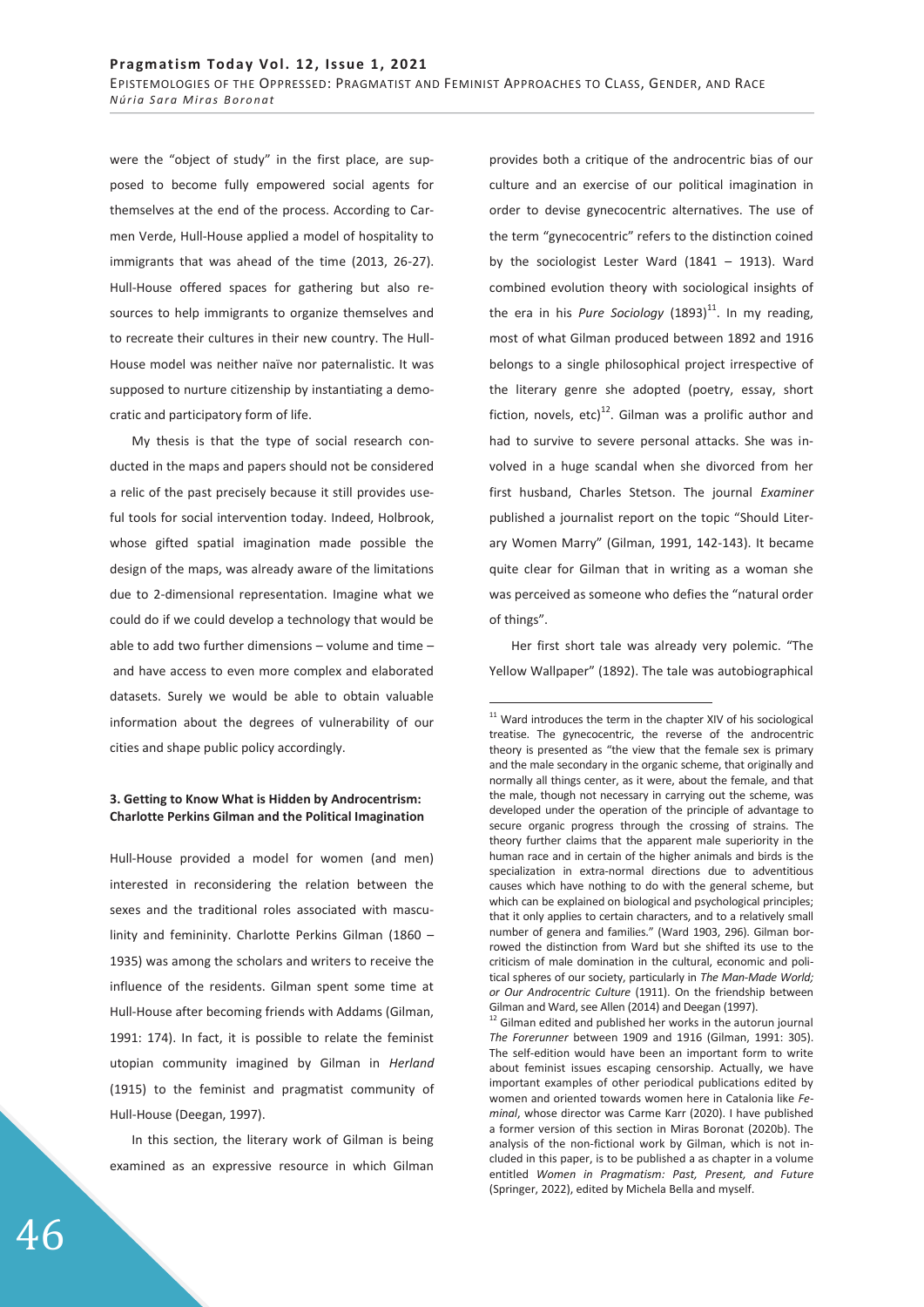and is based upon Gilman's post-partum depression after she gave birth to her first child, Katherine, in 1885. She was diagnosed with "nervous prostration" (Gilman 1991, 90). Several doctors visited her, but no physical explanation was found to explain her condition. In the first lines of the tale, the readers can identify the traces of Gilman's anxiety as her capacity to take her own decisions was rapidly usurped by others:

If a physician of high standing, and one's own husband, assures friends and relatives that there is really nothing the matter with one but temporary nervous depression – a slight hysterical tendency – what is one to do?

My brother is also a physician, and also of high standing, and he says the same thing.

So I take phosphate or phosphites – whichever it is, and tonics, and journeys, and air, and exercise, and am absolutely forbidden to "work" until I am well again.

Personally, I disagree with their ideas.

Personally, I believe that congenial work, with excitement and change, would do me good. (Gilman 2019, 179–180)

Gilman was sent to see Dr. Silas Weir Mitchell, who had written a very famous book entitled *Lectures on Diseases of the Nervous System, Especially in Women* in 1881. As Mitchell received Gilman at his hospital in Philadelphia, he told Gilman scornfully that he had already had two women "of her blood", meaning probably Catharine Beecher and Harriet Beecher Stowe. Gilman's diagnosis said "hysteria" and the cure of Mitchell consisted of "live as domestic life as possible" (Gilman 1991, 96). The Beecher women were not the only ones to be prescribed the "rest cure": the doctor gave the same treatment to other prominent patients like Edith Wharton, Alice James or Jane Addams. Louis W. Knight described the cure that Addams received from Mitchell: "The best treatment […] was for to six weeks of seclusion, rest, full feeding, massage, and electric shocks" (2005, 120) $^{13}$ .

Addams left the hospital after three weeks as she refused to undergo the complete therapy. But Gilman was not that lucky: not only did the cure not help her recover, it even aggravated her condition. "The Yellow Wall-

<sup>13</sup> See also Traikill (2002).

-

paper" depicts what was probably a psychotic break. The protagonist of the tale, who is clearly the alter ego of Gilman, is confined in her room. She has a scheduled prescription for each hour in the day. In the room there is nothing she can use for writing or drawing. Visits from friends are forbidden. She is not allowed to take care of her little baby. The only thing she can do is look through the window or stare at the yellow wallpaper. Weeks go by doing the same thing  $-$  nothing  $-$  as she notices that something is wrong with the paper. There is a fainted figure behind the pattern and the young protagonist thinks that it is a woman that has been made prisoner somehow and lives *in* the wall.

Curiously, John, the husband, and Jennie, the nurse, are convinced after a while that the protagonist is getting better. But the truth is that she is not sleeping that much, she stays awake all nights only to check if the woman behind the yellow wallpaper is moving<sup>14</sup>. She is in a state of continuous excitement that her environment mistakingly takes for an improvement. She gets obsessed with the paper and spends the day observing it: "There are always new shoots on the fungus, and new shades of yellow all over it. I cannot keep count of the, though I have tried conscientiously" (Gilman, 2019: 191). Some days after, she discovers that the women behind the paper "crawls around fast, and her crawling shakes [the paper] all over" and "she is all the time trying to climb through" (Gilman 2019, 192). The protagonist discovers the woman creeping up and down in the longshaded lane of the garden, under the trees and gets more and more absorbed in the silent observation of the yellow wallpaper. She also notices that John's attitude is changing, she does not like to look in his eyes and she hears him asking Jennie a lot of professional questions (Gilman 2019, 193). The tale ends dramatically – spoiler alert – when the protagonist decides to lock herself in the room and peel off all the paper to free the woman from whom she thinks is living behind it. As John gets an

 $14$  The alteration of sleep routines could be a symptom of bipolar disorder but I could not find conclusive information about this respect.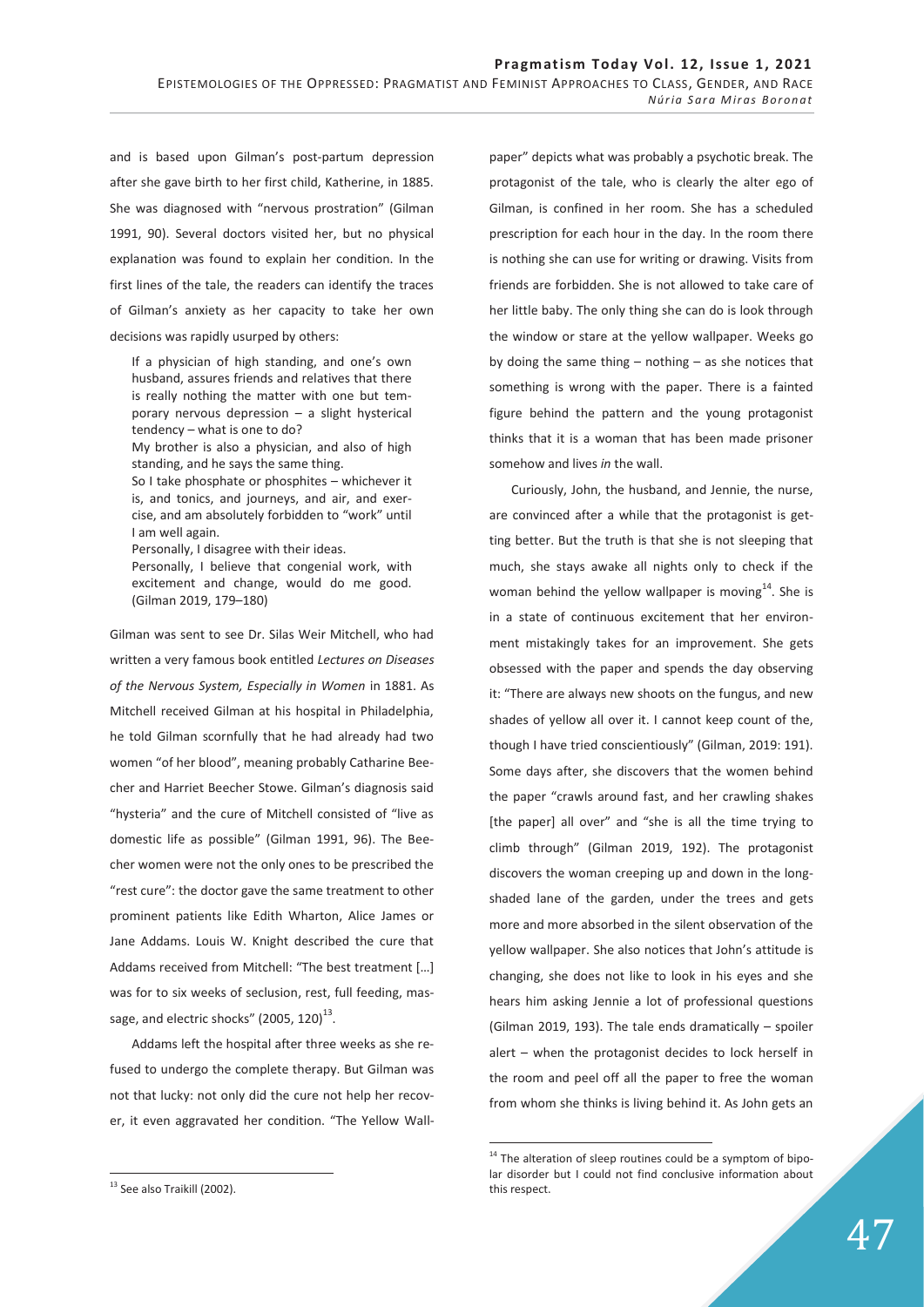axe he faints as he sees the paper teared off and his wife creeping on the floor. The protagonist is surprised of his reaction: "Now why should that man have fainted? But he did, and right across my path by the wall, so that I had to creep over him every time!".

Writing "The Yellow Wallpaper" was probably part of the therapy that Gilman prescribed to herself, ignoring the one imposed by Weir Mitchell. The tale made quite an impression and Gilman's belief in her talent as an author was put into test. She first sent the text to Horace Scudder, editor of *The Atlantic Monthly*. He refused to publish it and gave Gilman this answer: "I could not forgive myself if I made others as miserable as I have made myself" (Gilman 1991, 119). She got the story published two years later in *The New England Magazine*. Shortly after the publication of the tale, a protest against Gilman was sent to the *Transcript* with the following lines:

The story can hardly, it would seem, give pleasure to any reader, and to many whose lives have been through the dearest ties by this dread disease, it must bring the keenest pain. To others, whose lives have become a struggle against an heredity of mental derangement, such literature contains deadly peril. Should such stories be allowed to pass without severest censure? (Gilman, 1991, 120).

But the story was relevant and is now considered a masterpiece of American Gothic Literature. In 1920, William D. Howells included it in his anthology *The Great Modern American Stories.* The tale has been adapted for television, theatre, animation and is being rediscovered again and again. *The Feminist Press* declared the tale to be their "all-time bestseller"<sup>15</sup>. The fact is that the "rest cure" was abandoned by the medical community. This was the original goal of the tale: to reach Weir Mitchell so that he would get to know the negative consequences of the "rest cure". Whether he read the tale, Gilman could not find out for sure. Many years later she got to know one of Mitchell's closest friends, according to whom the doctor had changed his treatment of nervous prostration since reading the tale. Upon hearing this,

Gilman added: "If that is a fact, I have not lived in vain" (Gilman 1991, 121).

"The Yellow Wallpaper" has been not only one of the first documents on post-partum depression, but also an important step forward in demonstrating how gender bias in mental health care can lead to catastrophic results. For Eulalia Pérez Sedeño and Dau García Dauder, what Gilman describes is one of many cases in which the behaviors of women that would not conform to Victorian standards would be classified as "pathological" (2017, 152 – 157). In this context, it is worth noting that Mitchell "opposed woman's suffrage and had grave doubts about women's colleges. He expressed his strong opinions about women of independent spirit in his novels by presenting them either as repellent characters or as women who became submissive to their husbands once married" (Lefkowitz Horowitz 2010, 128). If we look at the names of prominent women who were prescribed the cure, it is apparent that all of them were writers, artists and suffragists, some of them were lesbians and lived publicly in "Boston marriages"<sup>16</sup>. In the tale by Gilman, she identified quite at the beginning that that might had been part of the problem. John, who is the husband and also doctors, the protagonist says, "that with my imaginative power and habit of story making, a nervous weakness like mine is sure to lead to all manner of excited fancies, and that I ought to use my will and good sense to check the tendency" (Gilman 2019, 183).

What I defend here is that Gilman delivered an interesting model using short fiction to criticize our androcentric culture: one that takes males' assumptions on women's "normal behavior" and projects upon them the idea that any display of women's independence is pathological. In doing this, the androcentric culture oppresses women through the production of ignorance about women's inner longings and desires (Pérez Sedeño & García

 $\overline{a}$ 

 $15$ https://www.feministpress.org/books-n-z/the-yellow-wallpaper (last accessed 07/07/2021).

<sup>&</sup>lt;sup>16</sup> "Boston marriages" was an expression coined by Henry James to name the cohabitation of women as if they were married. That seem to have been a quite common and socially accepted practice. Some of these marriages were instrumental, some of them were between women romantically involved (Eaklor 2008; Simmons 2009).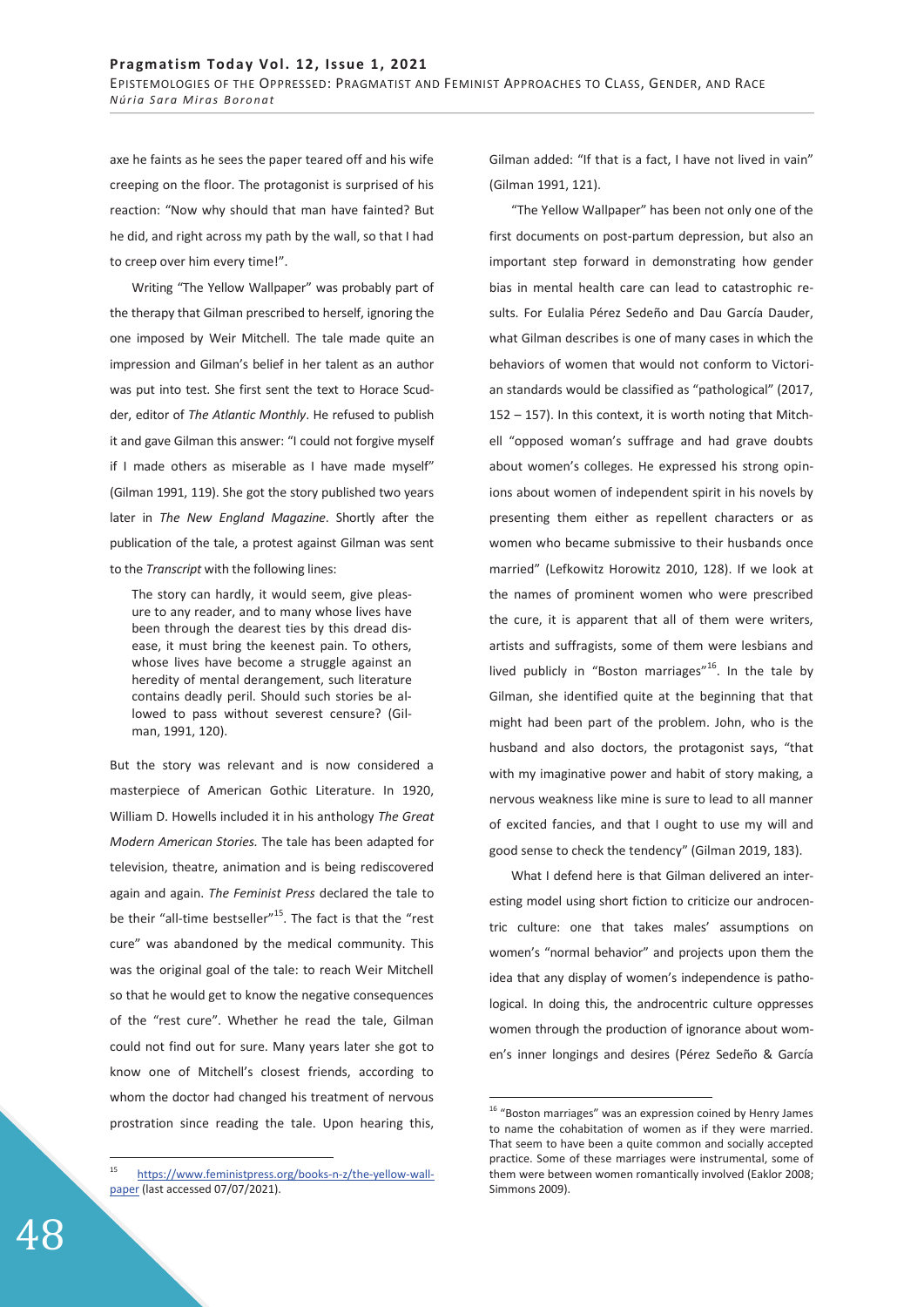Dauder, 2017: 11). Gilman thus revealed how science, which is claims to be neutral and objective, can be biased. On a second front, Gilman not only saved a lot of lives with her short tale, but I also believe that she helped to naturalize mental health issues. People dealing with mental health must often fight against stigma. Gilman raised her voice for millions of women who had to suffer silently from infantilization or neglect, thereby valuing and giving priority to their experiences and perspectives.

## **4. Anna Julia Cooper and** *The Voice from the South* **(1893)**

The case of Anna Julia Cooper (1858–1964) is similar to what Gilman reported about gender, but she adds another axis of oppression: what W.E.B. du Bois once called "the colour-line" (2017, 3). It is not that the problem of women of colour could be simply understood as the addition of one problem to another. Rather, in this case, one plus one is not equal to two, but to zero. Cooper is held to be, together with Sojourner Truth, one of the conceptual mothers of the concept of intersectionality (Collins & Blige 2016; hooks 1981). One of the distinctive features of intersections is that they are points, they have no extension. The paradox of intersections is this: they represent the crossing point of two different dimensions, but precisely the point in which they cross with each other has no physical extension $^{17}$ . I hope the visual metaphor is suggestive enough to characterize the kind of ontological negation which is implied in some paragraphs of Cooper's main work *A Voice from the South* (1893).

-

Cooper is probably one of the less known Classical pragmatists and, for this reason, it may be necessary to give some facts that can attest to her impressive life and career. She was born and raised in North Carolina. A brilliant student, she attended Oberlin College before moving to Washington, where she taught modern and ancient languages, literature, mathematics, and sciences (Cooper 1998, 5). She was a renowned public speaker and was active in many causes. Having become a widow of the reverend Gorge Cooper at the age of 20 years, she pursued a life devoted to scholarship and education. She was awarded a PhD from the Sorbonne in 1925 at the age of sixty-six with a doctoral thesis on slavery. And, as a single mother, she raised seven foster children, five of them the grandchildren of her brother, who were adopted when she was already 57 years old.

Cooper published *A Voice from the South* (1892) when she was 34 years old. According to Mary Ellen Washington, we can speculate that professional and economic uncertainty prevented Cooper from writing (1988: xxxix). As we have seen, Cooper had to cope with family responsibilities on her own. Other causes that might have stood in the way of a proper reception are also pointed out. She was active during a wave of conservativism in the black community. A good example of this is when Frederick Douglass was asked by the historian M.A. Majors to propose some black women writers to be included in a book he was preparing and Douglass responded that he would know no book of importance written by a black woman, despite the fact that *A Voice from the South* had been published the same year. Another example cited by Washington is the foundation of The American Negro Academy in 1897. The founders were W.E.B. du Bois, Alexander Crummell, and Francis Grimké. The goal of the Academy was "the promotion of Literature, Science, and Art", but its membership was restricted to "men of African Descent" (Washington 1988, xl).

*A Voice from the South* (1892) is composed of ten essays, whose main topic is the situation of black women at the beginning of the progressive era. Even if Cooper

 $17$  By using this metaphor, I do not pretend to alter the original meaning of the term "intersectionality", whose main use is described by Patricia Hill Collins as follows: "Intersectionality refers to particular forms of intersecting oppressions, for example, intersections of race and gender, or of sexuality and nation. Intersectional paradigms remind us that oppression cannot be reduced to one fundamental type, and that oppressions work together in producing injustice." (Collins, 1990: 6). The metaphor intends to illustrate the ontological effects for the perspective of people suffering multiple oppressions of implicit dynamics of exclusion within activists' groups. The symbolic reinforcement of oppressions, as studied by Davis (1983), hooks (2015) and Lorde (1993), would not be properly represented by the metaphor of intersections as non-extensional points.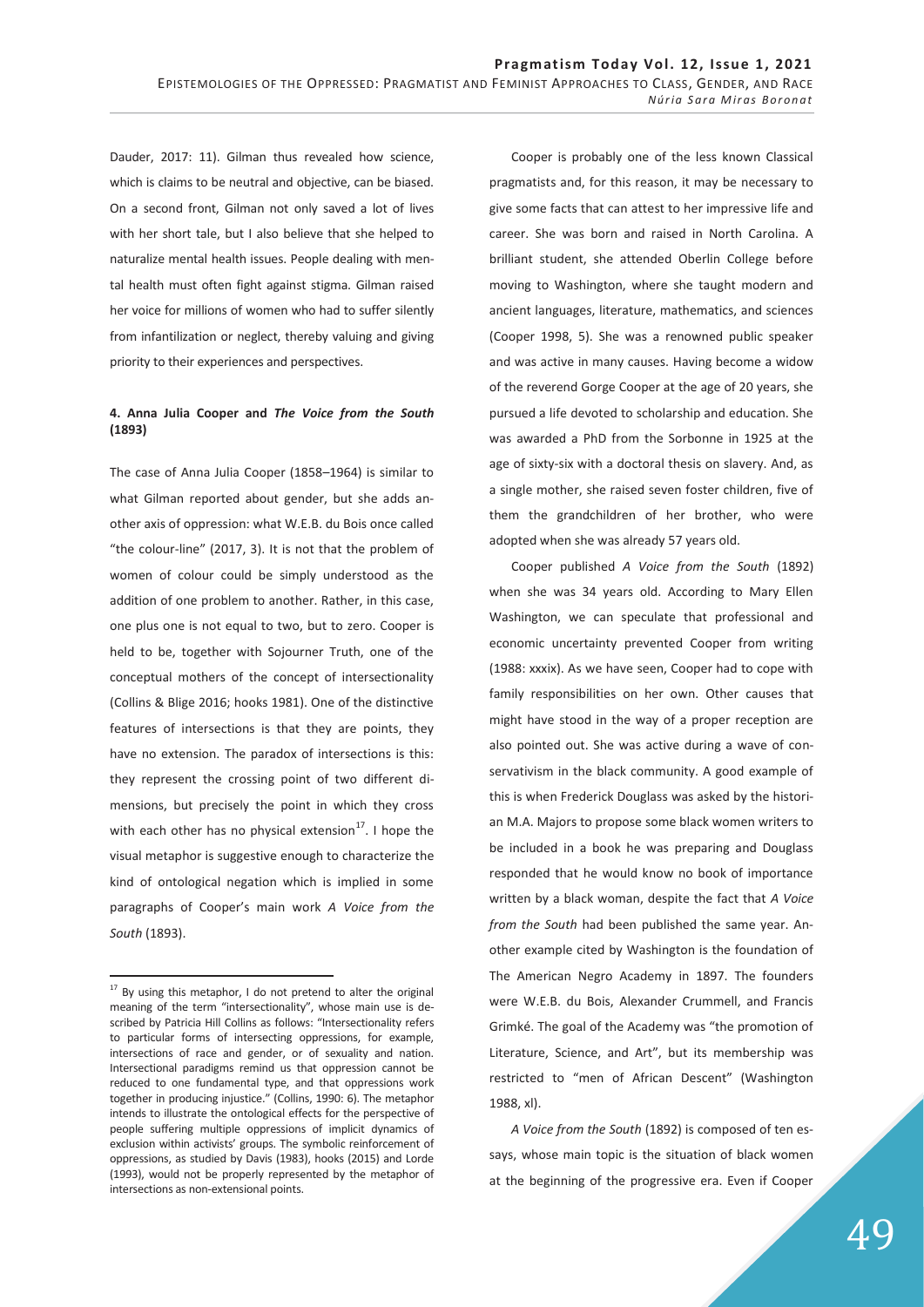uses a direct language and her writing style is elegant, a bit of context is needed to understand their philosophical and political relevance. The context refers to the previous decades in which the suffragists and the abolitionists started to organize themselves and cooperated with each other. For Angela Davis, the cooperation between both causes was quite "natural" for conceptual and practical reasons. Conceptually, they noted the resemblances between their situations:

The turbulent 1803 were years of intense resistance. Nat Turner's revolt, toward the beginning of the decade, unequivocally announced that Black men and women were profoundly dissatisfied with their lot as slaves and very determined, more than ever, to resist. […]

Around the same time, more prosperous white women began to fight for the right to education and for access to careers outside their homes. White women in the north – the middle-class housewife as well the young "mill girl"  $-$  frequently invoked the metaphor of slavery as they sought to articulate their respective oppressions. (Davis 1983, 37–38)

White women in the north had been attracted to the antislavery movement thanks to Harriet's Beecher Stowe's novel *Uncle Tom's Cabin* (1852). Their involvement was not limited to the reading of books and writing of letters, she attended anti-slavery conventions and tried to be political influential. This was the case of Lucretia Mott, the Grimké sisters Sarah and Angelina, Elizabeth Cady Staton and Susan B. Anthony, who were also the promoters of the first convention on women's rights in the United States, that took place in Seneca Falls in 1852. According to Davis, these women, with very little political experience "joined the abolitionist movement and literally received their baptism of fire" (1983, 43). Those activisms, however, revealed quite soon their own dynamics of exclusion. Very few women were invited to anti-slavery conventions and theywere expected to participate as listeners and observers, rather than as speakers. Not a single Black woman attended the meeting in Seneca Falls, for example (Davis, 1983: 62). Black women of the South had no place in the suffragist and abolitionist movements. As bell hooks noted, as white feminists used the analogy between "women" and "black" people, they really meant "white

women" and "black men", never taking into account the perspectives of black women (2015, 22). Anti-slavery and abolitionist organizations lead mainly by black men were neither free of sexism

What had begun as a movement to free all black people from racist oppression became a movement with its primary goal the establishment of black male patriarchy. It is not surprising that a movement so concerned with promoting the interests of black men should fail to draw any attention to the dual impact of sexist and racist oppression […] That the black woman was victimized by sexist and racist oppression was insignificant, for women's suffering however great could not take precedence over male pain. (hooks 2015, 19–20)

Cooper's essay "The Status of Woman in America", after examining the historical processes that brought the United States to the progressive era, describes with accuracy and rhetorical effect how the place of women of colour is precisely a no-place

The colored woman of to-day occupies, one may say, a unique position in this country. In a period of itself transitional and unsettled, her status seems one of the least ascertainable and definitive of all the forces which make our civilization. She is confronted by both a woman question and a race problem, and is as yet an unknown or an unacknowledged factor in both. (Cooper 1998, 112)

In my reading of Cooper, this short paragraph contains the ontological implications of the implicit exclusion dynamics within activism. It is striking that even when groups are organized to fight oppression and coordinate with other groups, they can produce blind spots themselves. This shows two important things. First, that oppression is a relational phenomenon, and that it depends on a given and conjunctural power balance<sup>18</sup>. Second, and this is inspired by Audre Lorde's *Sister Outsider*  (1993), activist groups should incorporate a practice of collective self-reflection about their internal dynamics to avoid succumbing to unelaborated horizontal hostilities from within.

In her writings, Anna Julia Cooper demonstrates her adhesion to the main issues of the progressive agenda:

 $^{18}$  I find that the point is very interestingly addressed concerning racial oppression and privilege in Sullivan (2020).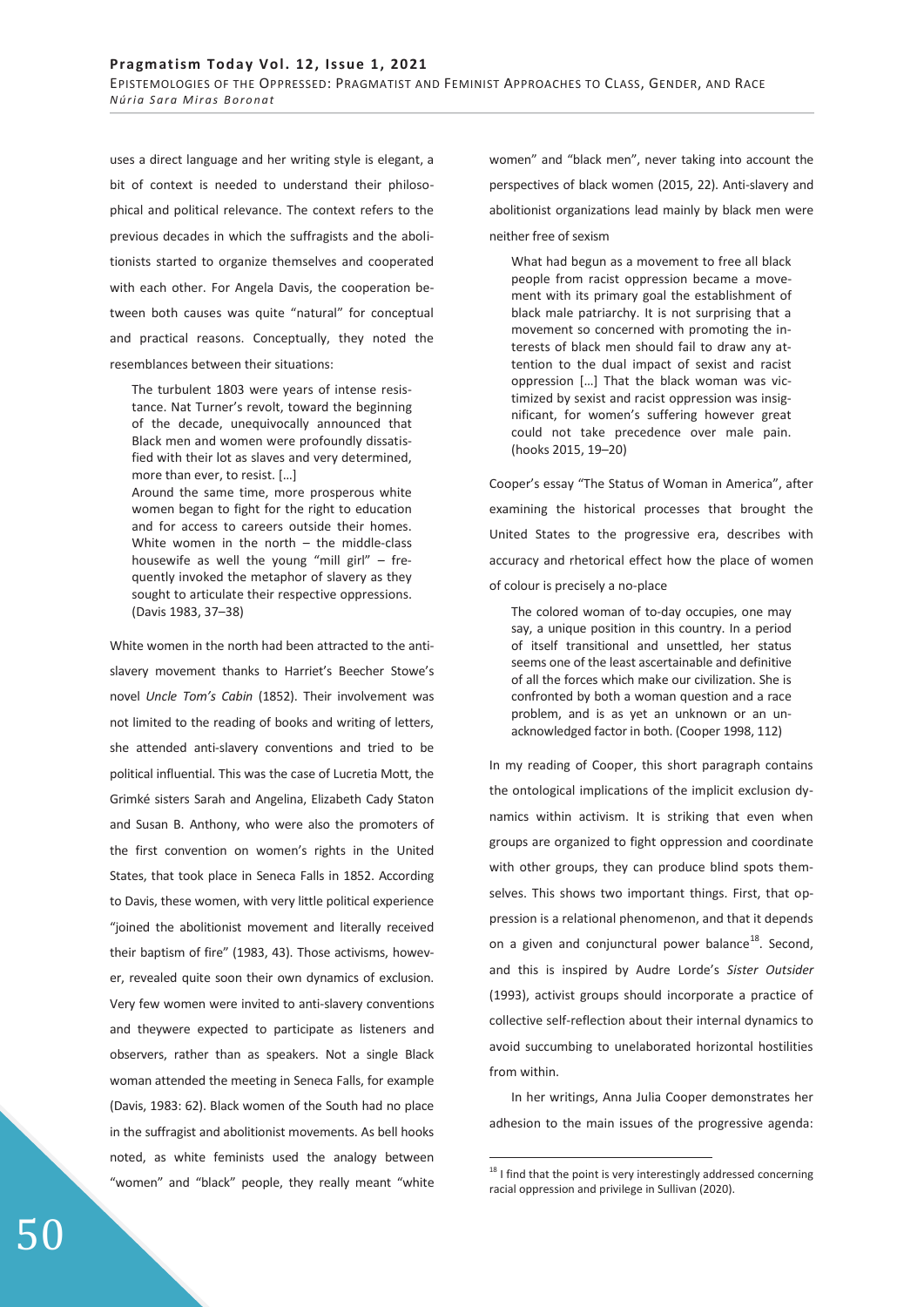universal education, political agency, economic growth, especially for women<sup>19</sup>, etc. In "Womanhood: A Vital Element in the Regeneration of a Race" (1886), we find an original mixture of Christian and progressive motives, for Cooper's notion of progress is inseparable from the spiritual regeneration of the nation. For Cooper, the emancipation from slavery had been a step forward, but remained the question of the "womanhood of the race" (1998, 62). And this requires acknowledging that black women have still to be situated in the collective effort towards social progress:

Only the BLACK WOMAN can say "when and where I enter, in the quiet, undisputed dignity of my womanhood, without violence and without suing or special patronage, then there the whole *Negro race enters with me.*" It is not evident than that as individual workers for this race we must address ourselves with no half-hearted zeal to this feature of our mission. The need is felt and must be recognized by all. (Cooper 1998, 63).

This fragment is considered one of the first written documents on intersectionality. The term intersectionality as a method of analysis and as a method of giving form to the experiences of those who are caught between different axes of oppression is vivid. The potential applications of it are infinite and current scholarship is vibrant and "in the making". I would like to refer to something that Cooper introduces just before this paragraph and it is the suggestion that we should take the position of women, more particularly, of Black women as indicators of progress. Cooper adopts and extends the criterion suggested by the historian Thomas Babbington Macauly's, viz. that it is possible to "judge a nation's rank in the scale of civilization from the way they treat their woman" (Cooper 1998, 55). If Black women are the most vulnerable people in society, they were the true indicators of social progress. If we want to add complexity to our social analysis, a proper contemporary reinterpretation of this criterion is that the scale of civilization of one nation is to be measured by the level of wellbeing of the most vulnerable among us, whose lives might be put in

-

danger because of continuing oppression on the basis of race, gender, class, ability, sexuality, or ethnicity.

This criterion would find important similarity to the concept of "lateral progress", which, according to Maurice Hamington, is one of Addam's contributions to the radicalization of pragmatism. For Hamington, the radicalization of pragmatism is the result of "applying a stronger egalitarian approach to social issues, one that was keenly tuned to the impact of class, race, and gender" (2009, 43). The concept of lateral progress, is proposed in Addams's essay "A Modern Lear (1912)"

The man who insists upon consent, who moves with the people, is bound to consult the feasible right as well as the absolute right. He is often obliged to attain only Mr. Lincoln's "best possible," and often have [*sic*] the sickening sense of compromising with his best convictions. He has to move along with those whom he rules toward a goal that neither he nor they see very clearly till they come to it. He has to discover what people really want, and then "provide the channels in which the growing moral force of their lives shall flow." What the does attain, however, is not the result of his individual striving, as a solitary mountain climber beyond the sight of the valley multitude, but it is underpinned and upheld by sentiments and aspirations of many others. Progress has been slower perpendicularly, but incomparably greater because lateral. (quoted in Hamington 2009, 44)

Four points characterize Addams's notion of lateral progress in Hamington's interpretation (2009, 44–45). First, social progress is preferred to individual progress. Second, Addams would have assumed that the circumstances draw the line between the haves and have-nots, not previously fixed moral status. Third, the connection of what human beings have in common can lead to broader understandings. Fourth, the coordination of different institutions is the force that leads to widespread improvement. I think Hamington is right in regaining lateral progress as a key concept of radical pragmatist social philosophy. I would like to add 'feminist' to the expression. Radical feminist and pragmatist social philosophy, i.e. a social philosophy which takes the perspective of the oppressed and puts social vulnerability as its core concept in the centre is, in my opinion, the

<sup>&</sup>lt;sup>19</sup> See the essay "The Higher Education of Women" (1890-1891) in Cooper (1998).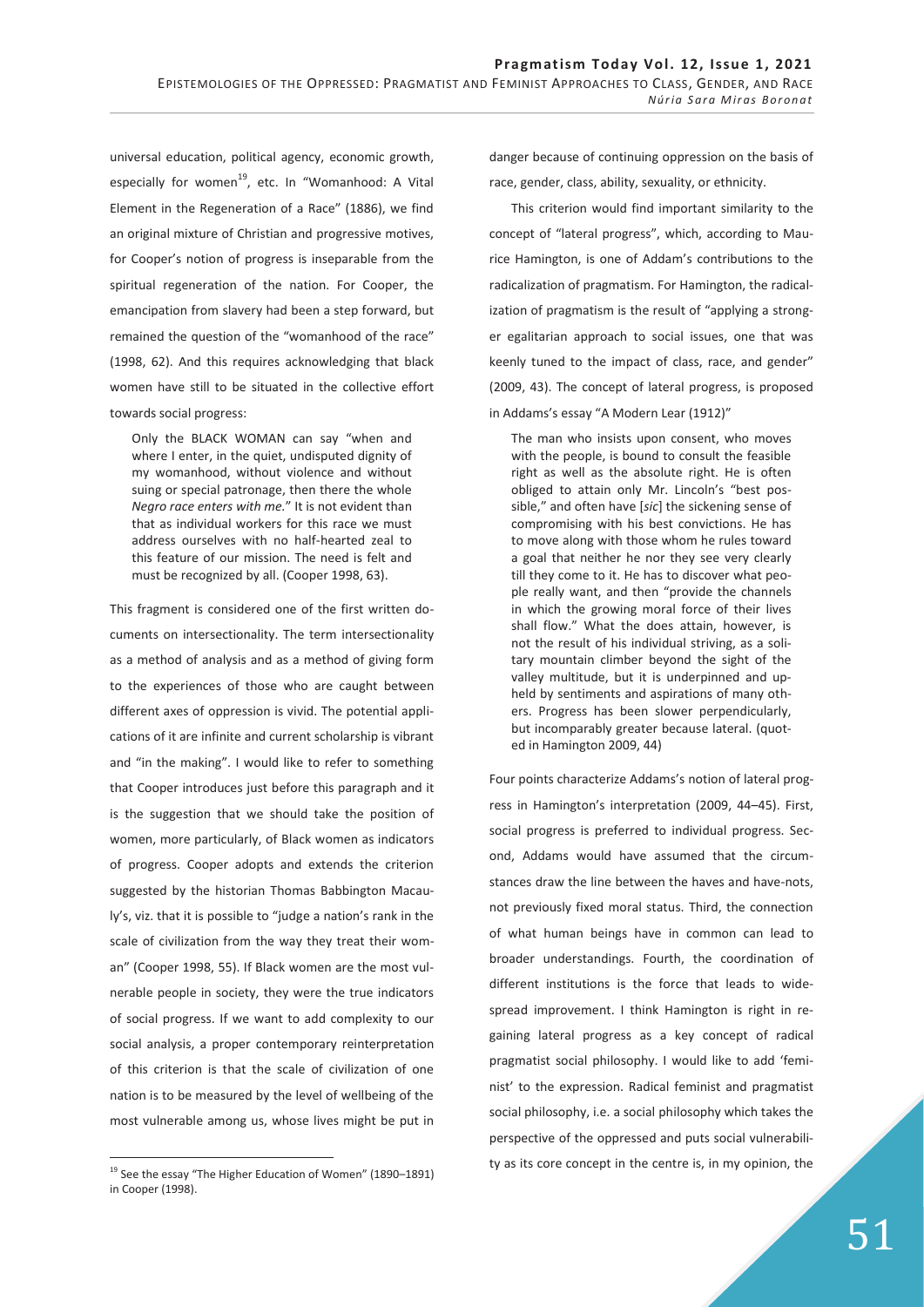most promising way in which real social growth is collectively produced.

## **5. Concluding Remarks: The Epistemology of the Oppressed as A Radical Feminist and Pragmatist Approach to Social Philosophy**

The contributions presented here to a radical feminist and pragmatist approach to social philosophy do not yet form yet a comprehensive form of knowledge. There are many other elements in Addams's, Gilman's and Cooper's philosophy that should be added and further developed and included in a more comprehensive account of what I here labelled as "the epistemology of the oppressed". For instance, Addams's works on pacifism and on women's memory; Gilman's utopian literature, essays on political economy and the androcentric culture; Cooper's insights on women's literature, history, and education. Similarly, I would also include Mary Parker's Follet reconceptualization of power, Du Bois' addressing of the race problem, and the advancements of many other pragmatists from past to present that might have been overlooked by the the scholarly orthodoxy.

I hope to have shown how relevant and exciting this approach to social philosophy would be, and not merely for its intrinsic historical interest. Using Addams's and Hull-House's residents experimentalism would serve to produce social knowledge that would lead to concrete social intervention. In the process, all social agents would be equally involved thus allowing the recipients of social intervention to regain their political agency. Gilman's use of political imagination in literary forms should show two things. First, that gender bias occurs when androcentric prejudices are not examined and suspended. We would be very naïve if we would think that several millennia of patriarchal domination would have not left any trace in our culture. Indeed, the failure to challenge and make such bias explicit has caused a lot of suffering. Second, that the literary genre in which social criticism is expressed is not as important as its practical effect in consciousness-raising. Finally, Cooper found the words to articulate that which seemed impossible to

articulate: the ontological negation that results from the implicit dynamics of exclusion within emancipatory groups. Using Addams's and Cooper's criteria based upon vulnerability and lateral progress would confer a radical feminist and pragmatist approach to social philosophy not only a descriptive method of analysis, but also its necessary normative dimension.

#### **References**

- Addams, Jane. 1998. *Twenty Years at Hull House; with Autobiographical Notes*. http://www.gutenberg.org/ebooks/1325.
- Allen, Judith A. 2004. "'The Overthrow' of Gynaecocentric Culture: Charlotte Perkins Gilman and Lester Frank Ward." In *Charlotte Perkins Gilman and Her Contemporaries*, edited by Cynthia J. Davis and Denise D. Knight, 59–86. Alabama: University of Alabama Press.
- Bois, W.E.B. Du. 2017. *The Souls of Black Folk*. New York: Penguin Books.
- Collins, Patricia Hill, 1993. *Black Feminist Thought: Knowledge, Consciousness and the Politics of Empowerment.* Boston: Unwin Hyman.
- Collins, Patricia Hill, and Sirma Blige. 2016. *Intersectionality*. Cambridge and Malden: Polity Press.
- Cooper, Anna Julia. 1998. *The Voice of Anna Julia Cooper: Including a Voice from the South and Other Important Essays, Papers and Letters*. Edited by Charles Lemert and Esme Bhan. Oxford: Rowman & Littlefield.
- Cudd, Ann E. 2006. *Analyzing Oppression*. Oxford: Oxford University Press.
- Davis, Angela. 1983. *Women, Race and Class*. New York: Vintage Books.
- Deegan, Mary Jo. 1990. *Jane Addams and the Men and the Chicago School, 1892 - 1918*. New Brunswick, NJ: Transaction.
- Deegan, Mary Jo. 1997. "Gilman's Sociological Journey from Herland to Ourland." In *Gilman, Charlotte Perkins, With Her in Our Land*, 1–57. Westport: Greenwood Press.
- Eaklor, Vicki L. 2008. *Queer America. A GLBT History of the 20th Century*. Westport: Greenwood Press.
- Fischer, Clara. 2020. "Feminist-Pragmatism." Internet Encyclopedia of Philosophy. 2020. https://www.iep.utm.edu/fem-prag/.
- Fischer, Marilyn. 2019. *Jane Addams's Evolutionary Theorizing. Constructing "Democracy and Social Ethics."* Chicago: The University of Chicago Press.
- Font-Casaseca, Núria. 2016. "Mapas Contra La Injusticia Urbana: La Utopía Prágmatica de La Hull House En Chicago a Finales Del Siglo XIX." In *XIV Coloquio Internacional de Geocrítica. Las Utopías y La Construcción de La Sociedad Del Futuro*, 1–19. Barcelona.